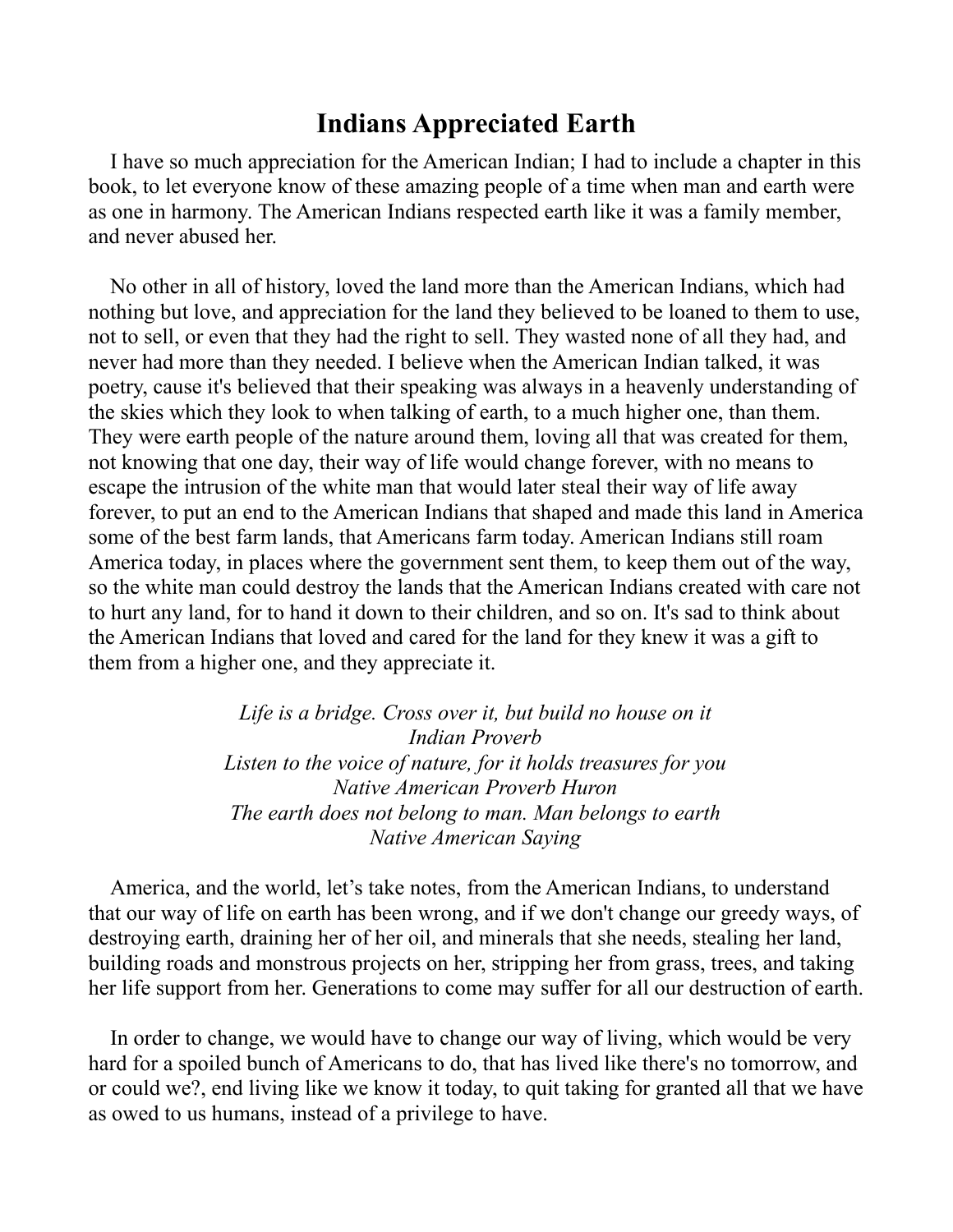Living like the American Indians lived, would be a great start, feasible but not doable because no one would step down from a house to a tepee, We would not have to go that far, only respect the land as the American Indians did, to care for it, and to show respect for nature as the American Indians did. This may tell mother earth that we're trying to give back some of what we've robbed from her. To make any change would be a start. Find ways to not depend on her oil, to stop cutting her trees down, that gives us air to breathe, stop strip mining and destroying her beauty, stop developing her farm lands, to give back lands heavily concreted that's not in use any more, to plant trees all over everywhere and anywhere. Our down town cities need less concrete with plenty of grass islands with trees. The more we give back, the better our chances of surviving a heated up planet.

We don't have to live exactly like the Indians did, in tepees or hunt Buffalo to eat, and cook on an open fire, but only to respect and care for mother earth like the Indians did, to feel more in your heart like the Indians felt in their hearts towards mother earth, not to take her for granted, that this earth we live on is ours to do as we please, but to give her back as much as we've taken from her, only to show our appreciation of our use of her, for the small time we're on it. To hand it down to our children in the same condition as we left it, with the same feelings in our hearts towards her, and to teach our children to teach their children and so on, to respect mother earth, and never take her for granted.

> *We are made from Mother Earth And we go back to Mother Earth*

*Native American Proverb, Shenandoah To touch the earth is to have harmony with nature Native American Proverb, Oglala Sioux Take only what you need and leave the land as you found it Native American Proverb, Arapaho*

The American Indians were a special people of knowledge and wisdom, with many different tribes all over America that we all today, could use some training from, in their process of how they viewed earth and nature, how they loved and respected it, always talking about earth and nature in a way that no other has, being so in tune with earth and nature, that they lived their lives with more appreciation for the land that they were on, thinking it was loaned to them, and they did not have the right to sell any land.

*I know that God loved the American Indians, but why they were removed from their land by whites, is very disturbing to me, and cruel, Why would God let this happen to them, especially them, with so much respect for earth, and never took her for granted, never treated earth in the way we whites have. I thought on this awhile and I came up*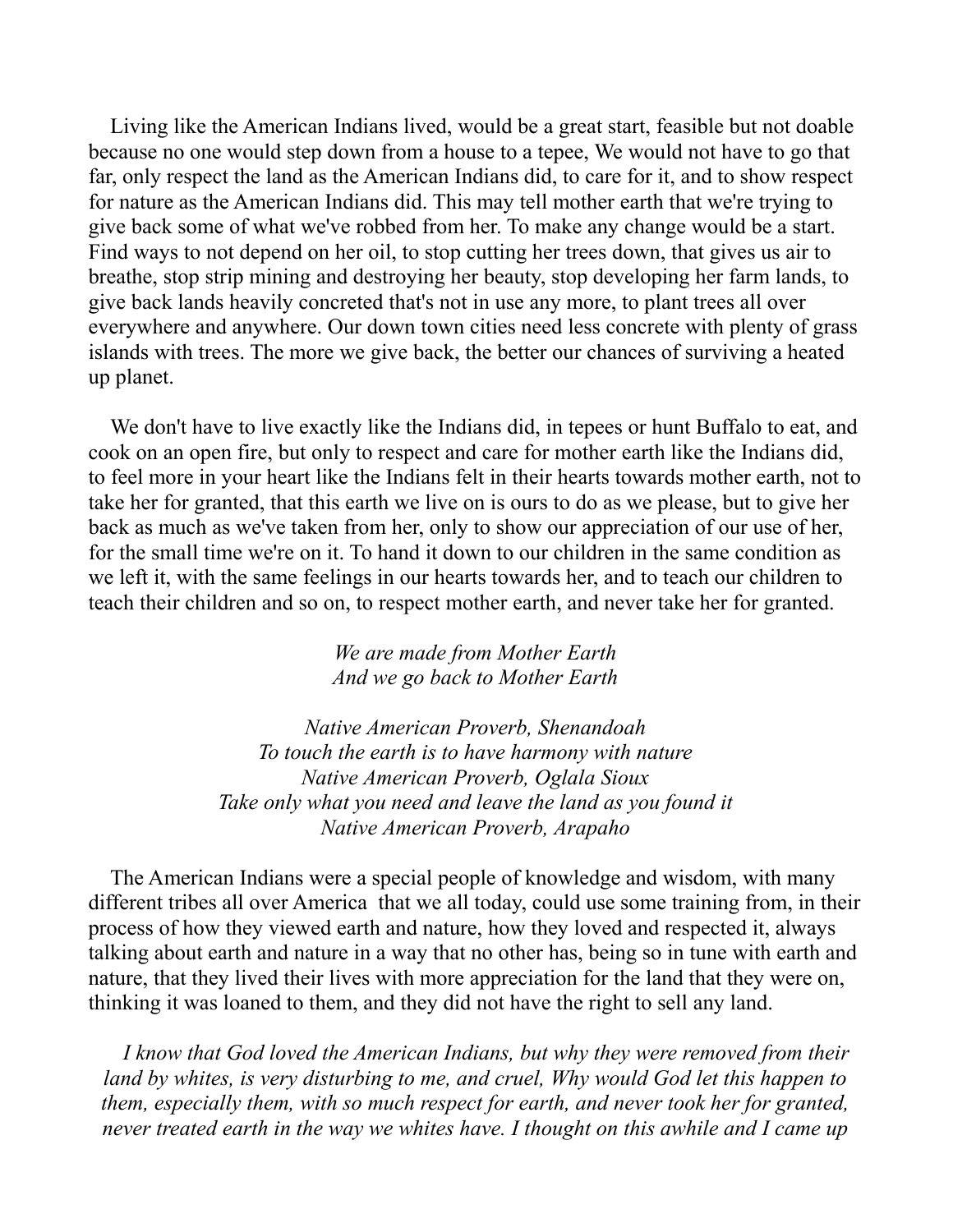*with this. God knew that the American Indians could not survive the so many whites that kept coming, and times were changing, and there wasn't as many Indians as there were whites that wanted the land that the Indians had lived on for so many years, so God let this happen for the sake of the Indians being killed off, so they would survive and live.*

This is what I believe.

The American Indian ways are lost now to history, there are many memories from the Indians that are still with us, America Indians are living in different parts of America, only not living as Indians in tepees, with pride, with hearts like their ancestor braves that fought with courage to protect what was theirs against the white man and eventually lost.

> *What is life? It is the little shadow which runs across The grass and loses itself in the sunset? Native American Proverb, Blackfoot All plants are our brothers and sisters. They talk to us & if we listen, we can hear them Native American Proverb, Arapaho We will be known forever by the tracks we leave Native American Proverb, Dakota*

The American Indians have many stories that should be told to all people, for all to hear, and to appreciate their journey through their hardships of being forced from their homes off their land that was loaned to them by God they thought, only to have it stolen out from under them, to be degraded to a low beaten down shameless soul that was earth's friend, natures brother, and guardians of the land they watched over.

If we could live now like the American Indians did then, after just a couple of years, earth would look great, smell better, better water, the air quality would be much better. Mother earth would show her appreciation in ways we've never seen in our lifetime.

> *Not every sweet root gives birth to sweet grass Native American Proverb, Tribe Unknown Every animal knows more than you do Native American Proverb, Nez Perce Listen to the voice of nature, for it holds treasures for you Native American Proverb, Huron When a man moves away from nature His heart becomes hard Native American Proverb, Lakota Sioux We will be known forever by the tracks we leave*